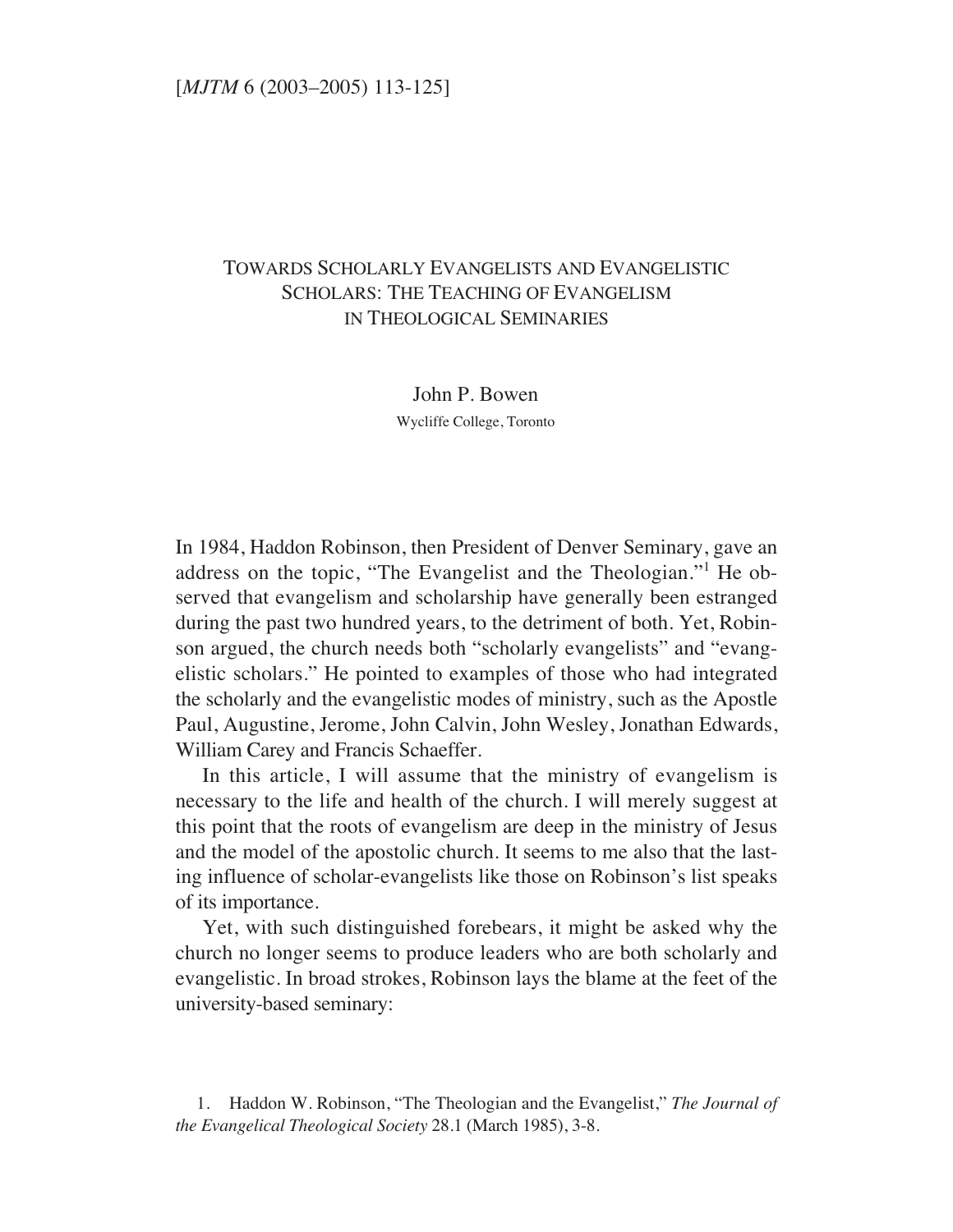Theologians in the seminaries often belittled evangelism… Many in the churches, on the other hand, reacted against seminaries and scholarship.<sup>2</sup>

The issue thus raised rhetorically has been discussed by others in more scholarly fashion. David Kelsey has helpfully summarized the ongoing debate about the nature of theological education in his 1993 book, Between Athens and Berlin.<sup>3</sup> Kelsey contrasts two visions of theological education. The "Athens" model, which goes back to ancient Greece, and which was effortlessly adopted by the early church, stresses "schooling as 'character formation'."4 In Christian terms, it is an education "whose goal is knowledge of God and, correlatively, forming persons' souls to be holy."5

"Berlin," on the other hand, stands for a type of theological education pioneered by Schleiermacher at the University of Berlin in the early nineteenth century. Here, theology had to justify its existence in a secular Enlightenment, research-oriented university, and it did so by arguing that theology trains people in one of the professions needed by society—the church, which exists alongside medicine and the law.6 Charles Wood, in his 1985 discussion of theological education, *Vision and Discernment*, contends that the shape of theology has been determined ever since by the demands and expectations of "Berlin."7 Schleiermacher's shaping of theological education into three streams, historical theology (which included the Bible), philosophical theology (which included systematic theology), and practical theology (which included the social sciences), thus located "the 'theological' character and unity of these disciplines neither in their method nor in their subject matter *per se*, but in their orientation to a particular purpose"—that purpose being to serve the wider culture.<sup>8</sup>

Not surprisingly, the teaching of evangelism has no place in the Berlin model. William Abraham offers a useful definition of evangelism as "that set of intentional activities which is governed by the goal of

2. Robinson, "The Theologian and the Evangelist," 3.

3. David Kelsey, *Between Athens and Berlin: The Theological Education Debate* (Grand Rapids: Eerdmans, 1993).

- 4. Kelsey, *Between Athens and Berlin*, 6.
- 5. Kelsey, *Between Athens and Berlin*, 11.
- 6. Kelsey, *Between Athens and Berlin*, 17-18.
- 7. Charles M. Wood, *Vision and Discernment: An Orientation in Theological Study* (Atlanta: Scholars Press, 1985).

8. Wood, *Vision and Discernment*, 8-12.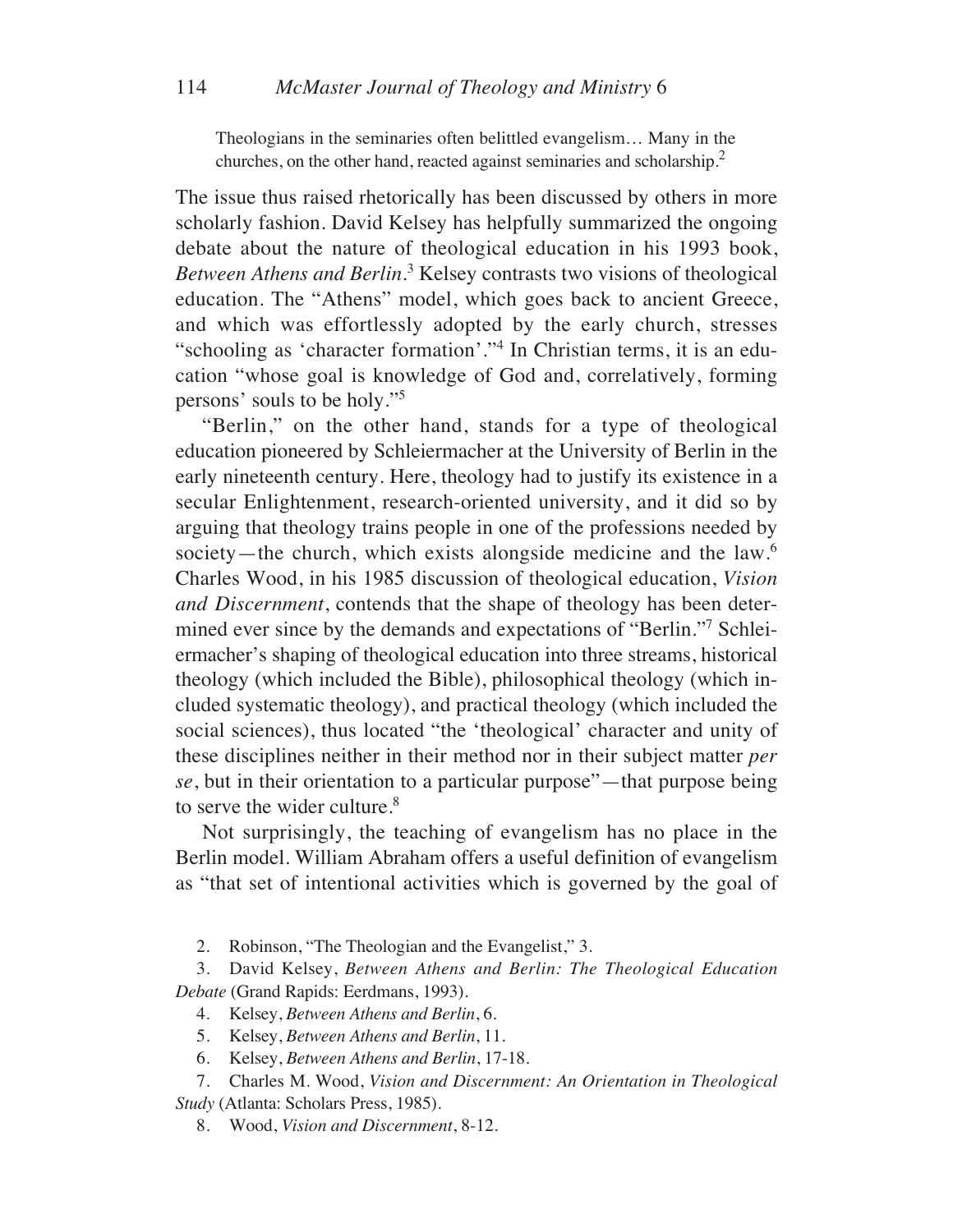initiating people into the kingdom of God."<sup>9</sup> This goal, however, is antithetical to the goal of objectivity which is fundamental to the Berlin model. Abraham states the problem thus:

Evangelism is seen as a sectarian issue that requires the kind of prior faith commitments that are out of place in a serious academic environment.<sup>10</sup>

The teaching of evangelism and indeed the practice of evangelism exist more comfortably in an Athens environment where faith commitments are understood as fundamental to life and learning. Thus teaching and training in evangelism, while generally absent from seminary curricula, were common in the Bible colleges which sprang up in the late nineteenth century specifically to provide a preparation for ministry which was free of the constraints on faith imposed by university-based seminaries.<sup>11</sup>

Three developments in the past fifty years have, however, brought about a new opportunity for evangelism and scholarship to grow together again. First, churches have awoken to the ways in which the marriage of church and state under Christendom hampered the integrity of its witness. Second, there has been a move towards seeing the natural locus of evangelism as the life of the local congregation. And, third, there has been an openness to consider the philosophical underpinnings of the whole theological–educational venture. I will touch briefly on the first two of these, and then look in more detail at the latter.

# *The End of Christendom*

The adoption of the Christian faith by the emperor Constantine in the year 313 is generally regarded as a turning point in the relationship of the church to the state. Thus began the project known as Christendom which, while it had many strengths, is widely agreed to have led to the weakening of the distinctive message and values of the Gospel. Stanley

9. William J. Abraham, *The Logic of Evangelism* (Grand Rapids: Eerdmans, 1989), 95.

10. Abraham, *The Logic of Evangelism*, 5.

11. John G. Stackhouse, *Canadian Evangelicalism in the Twentieth Century: An Introduction to its Character* (Toronto: University of Toronto Press, 1993), 75, comments that "All Bible schools shared the same basic qualities: concern for correct doctrine, a Bible-centered curriculum, and practical training—especially in evangelism." He also gives a vivid example of how Bible colleges perceived seminaries to be destructive to faith (pp. 80-81).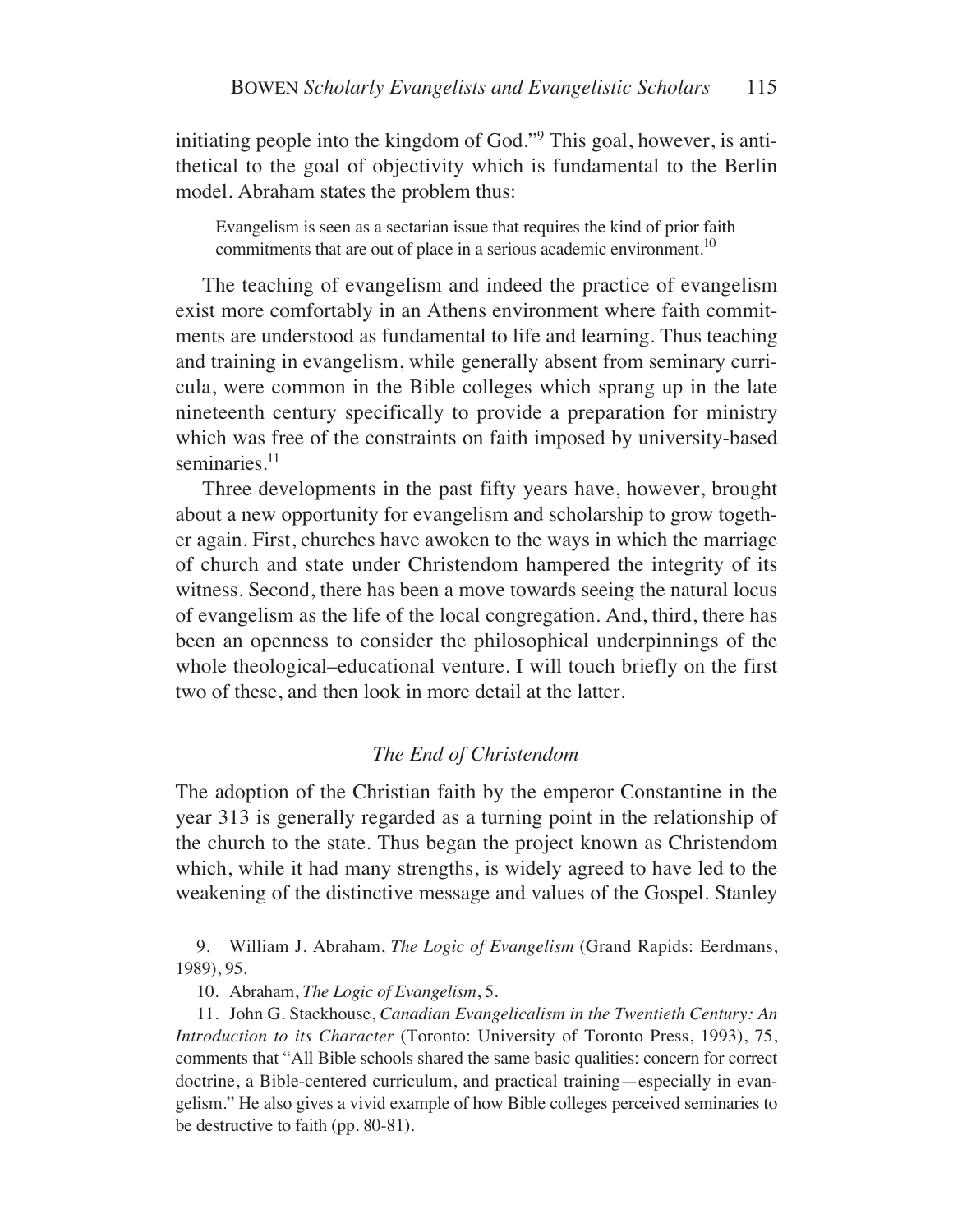Hauerwas and William Willimon are typical of writers on this subject in pointing out that the church in the world of Christendom was:

a church that had ceased to ask itself the right questions as it went about congratulating itself for transforming the world, not noticing that in fact the world had tamed the church.<sup>12</sup>

Rodney Clapp illustrates the relationship of church to world in Christendom like this:

For the better part of recorded history, the church has been the sponsor of western civilization. Like gym-shoe manufacturers who win the right to advertise their wares with the world's most famous athletes, the church has coveted its association with Western civilization.<sup>13</sup>

The church, he suggests, has been the chaplain on the ship of the state, offering religious services but with no influence over the direction or running of the ship; the captain has been on the bridge with the real power, deciding the direction of the vessel. Thus when Schleiermacher needed to justify the teaching of theology in the modern university, he had to do it in terms that the largely secular university understood: theology prepares pastors who will serve the needs of the state. The chaplain provides religious services, regardless of which direction the ship travels.

Now, however, Christendom is at an end. Hauerwas and Willimon suggest (somewhat tongue in cheek) that it happened in 1963, on a Sunday when the Fox Theater in Greensville, SC, opened its doors on a Sunday, and went head to head with the church.<sup>14</sup> Or, to return to Clapp's metaphor, the captain has decided that the chaplain is no longer needed. The question for the chaplain, of course, is: what now?

The answer coming from many quarters is an optimistic one. Hauerwas and Willimon are again typical:

The demise of the Constantinian world view…is not a death to lament. The decline of the old, Constantinian synthesis means that…Christians

12. Stanley Hauerwas and William Willimon, *Resident Aliens* (Nashville: Abingdon Press, 1989), 41.

13. Rodney Clapp, *A Peculiar People: The Church as Culture in a Post-Christian Society* (Downers Grove: InterVarsity Press, 1996), 17.

14. Hauerwas and Willimon, *Resident Aliens*, 15.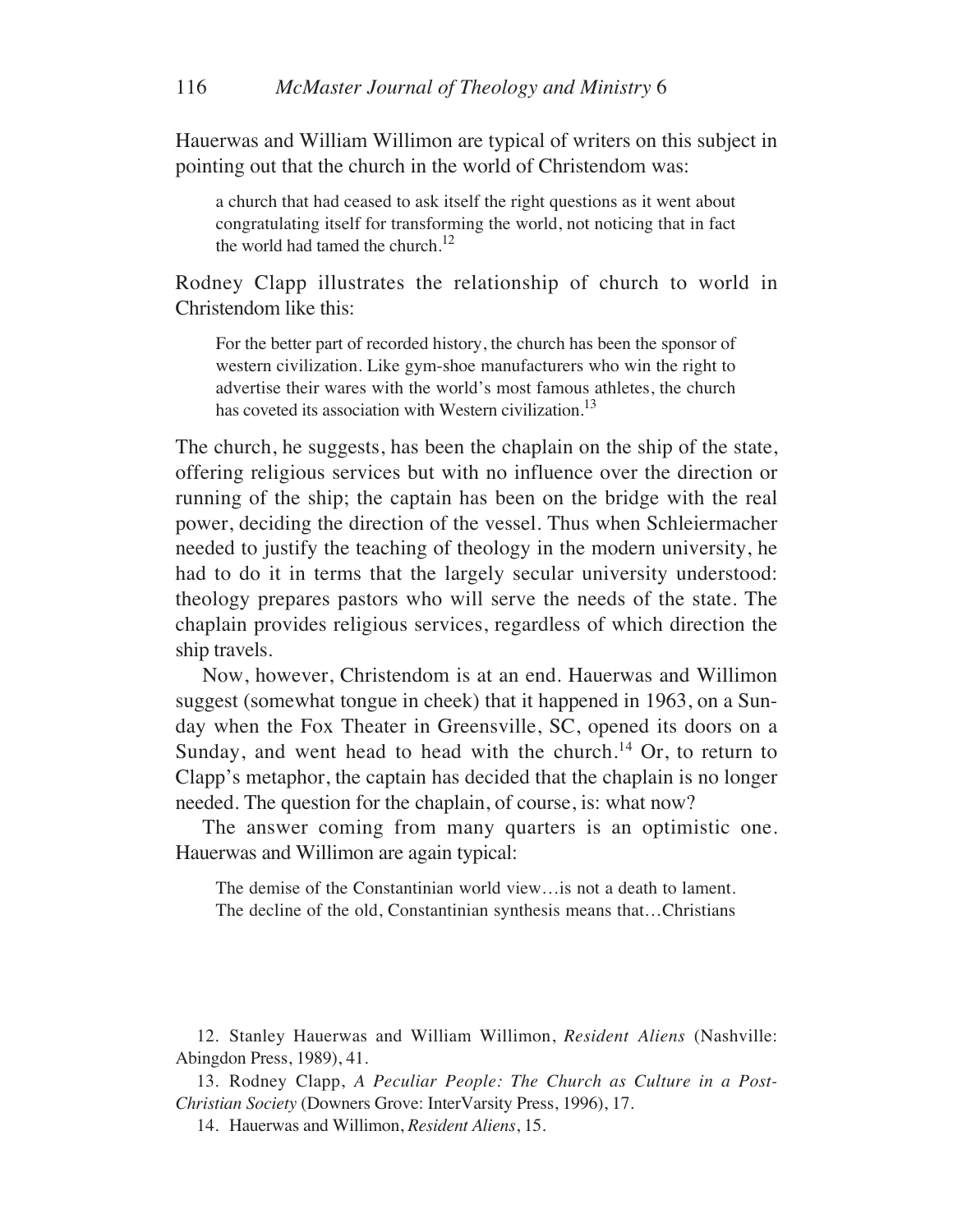are at last free to be faithful in a way that makes being a Christian today an exciting adventure.<sup>15</sup>

Finally the church can recover its true calling, and can be captain of her own ship—or, rather, follow the direction of Christ, her true captain. This new freedom has many implications which will take some years to think through. One area in which rethinking has already begun is the shape of theological education.

What does a theological education look like which is shaped by the nature of theology itself, indeed by the shape of Christian faith itself, rather than by external and—many would now agree—inappropriate criteria? What should congregational leadership look like in a church whose purpose is mission to an alien world rather than chaplaincy to a semi-pagan state? I would contend that the door is now open for a reconsideration of the place of evangelism in the enterprise of theological education. It was hardly appropriate in a Christendom seminary: in a post-Christendom model, however, it can take on the role and significance it has within the faith itself.

# *The Church as Evangelizing Community*

In recent years, thinking and writing about evangelism has moved away from an emphasis on the gifted individual evangelist and has begun to explore the role of the congregation as the place where healthy evangelism is most likely to happen.16 It has become popular to say that people often belong before they believe, in the sense that, for many, becoming part of a Christian community often precedes actual profession of Christian faith by months or even years.

There are at least two reasons for this shift. One is pragmatic, a dissatisfaction with forms of evangelism taking place away from the community of the church, such as crusades or television preaching,

15. Hauerwas and Willimon, *Resident Aliens*, 18.

16. See, e.g., Abraham, *The Logic of Evangelism*; Walter Brueggemann, *Biblical Perspectives on Evangelism* (Nashville: Abingdon Press, 1993); Michael Green, *Evangelism through the Local Church* (Toronto: Hodder & Stoughton, 1990), George G. Hunter, *The Celtic Way of Evangelism* (Nashville: Abingdon Press, 1999); Sally Morgenthaler, *Worship Evangelism* (Grand Rapids: Zondervan, 1995); Harold J. Percy, *Good News People* (Toronto: Anglican Book Centre, 1996); and John P. Bowen, *Evangelism for "Normal" People* (Minneapolis: Augsburg–Fortress Press, 2002).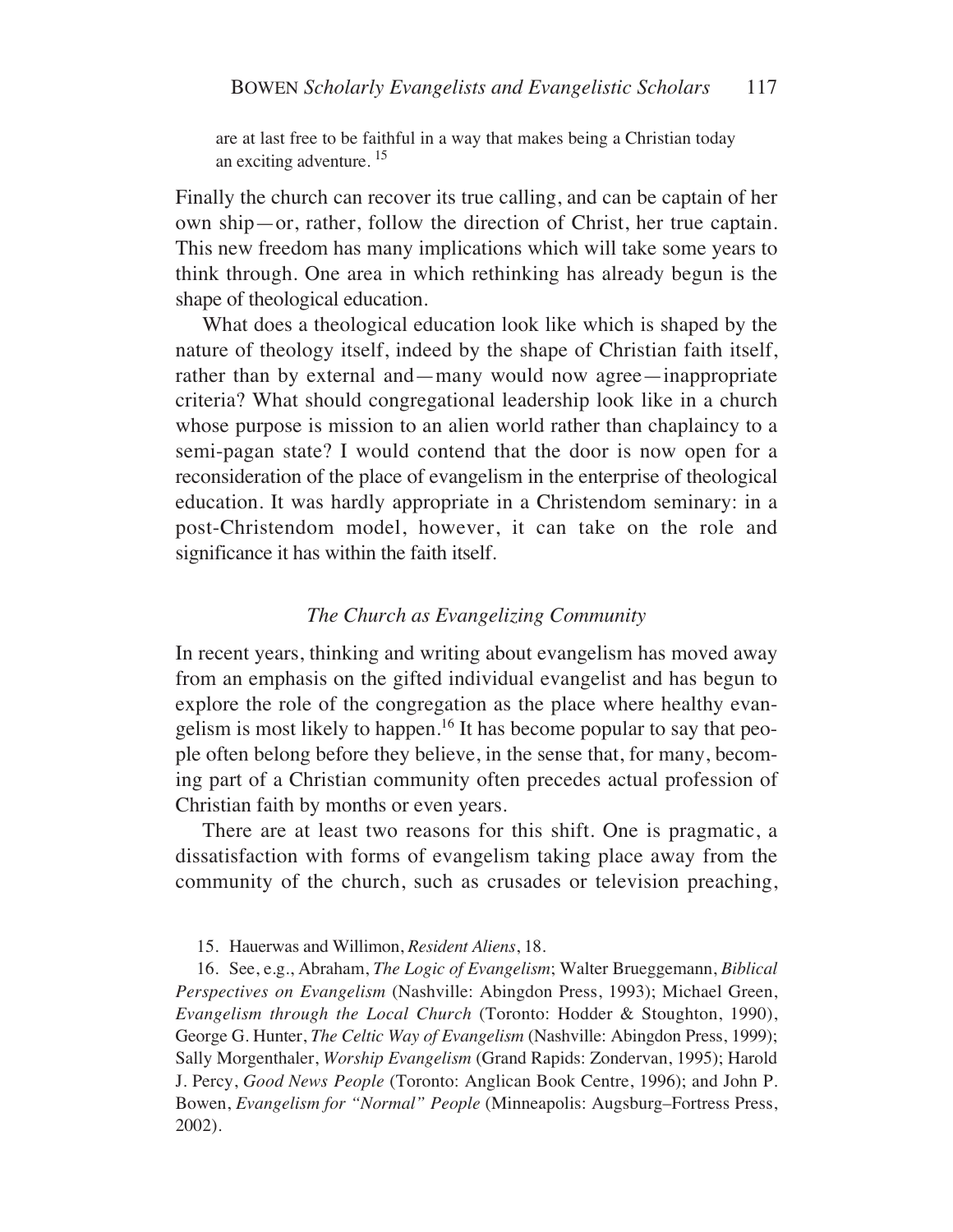which may produce "decisions for Christ" but do not always produce baptized, committed members of Christian communities. If, however, the community is the place where the evangelism happens, then converts are already involved in a community of disciples by the time they find themselves believing. Thus congregationally-based evangelism is more likely to nurture long-term disciples than event-oriented evangelism.

The second reason for the shift from individual to communal is, I believe, more philosophical—the postmodern contention that truth is discovered in community. As an illustration, Stanley Grenz paraphrases postmodern philosopher Richard Rorty thus:

Everything one can say about truth or rationality is embedded in the understanding and concepts unique to the society in which one lives… [I]t is impossible for us to rise above human communities.<sup>17</sup>

This point of view, though coming from a secular philosopher, should resonate for Christians. After all, most people do not come to believe in Christ through hearing abstract propositions in a relational vacuum. Christianity believes in a Word which became flesh: we come to believe because we get involved with the person of the living Christ. Thus evangelism happens best (though by no means exclusively: God is sovereign, after all), when we have the opportunity to be with other people who are seeking to know and live God's truth, and who discuss it in concrete rather than theoretical ways. When the Word is made flesh again in the community of Christ's people, people discover God's reality there.

How is this change connected to theological education? If churches are to become this kind of evangelizing communities, it is their pastors who will lead them to become so, and pastors are (in most denominations) trained in seminaries. Thus, if seminaries do not train their future pastors in evangelism, it is unlikely that the congregations they lead will ever develop a ministry of evangelism. Harold Percy speaks passionately to this issue of appropriate leadership for congregations:

Transformational leaders have a clear conviction that God can and will work through their congregation to change lives, and that their congregation of people can be used by God to help change the world. Such vision begins with a clear vision of the evangelizing community and what that community might look like in its particular setting and circumstances.<sup>18</sup>

17. Stanley J. Grenz, *A Primer on Postmodernism* (Grand Rapids: Eerdmans, 1996), 156-57.

18. Percy, *Good News People*, 82.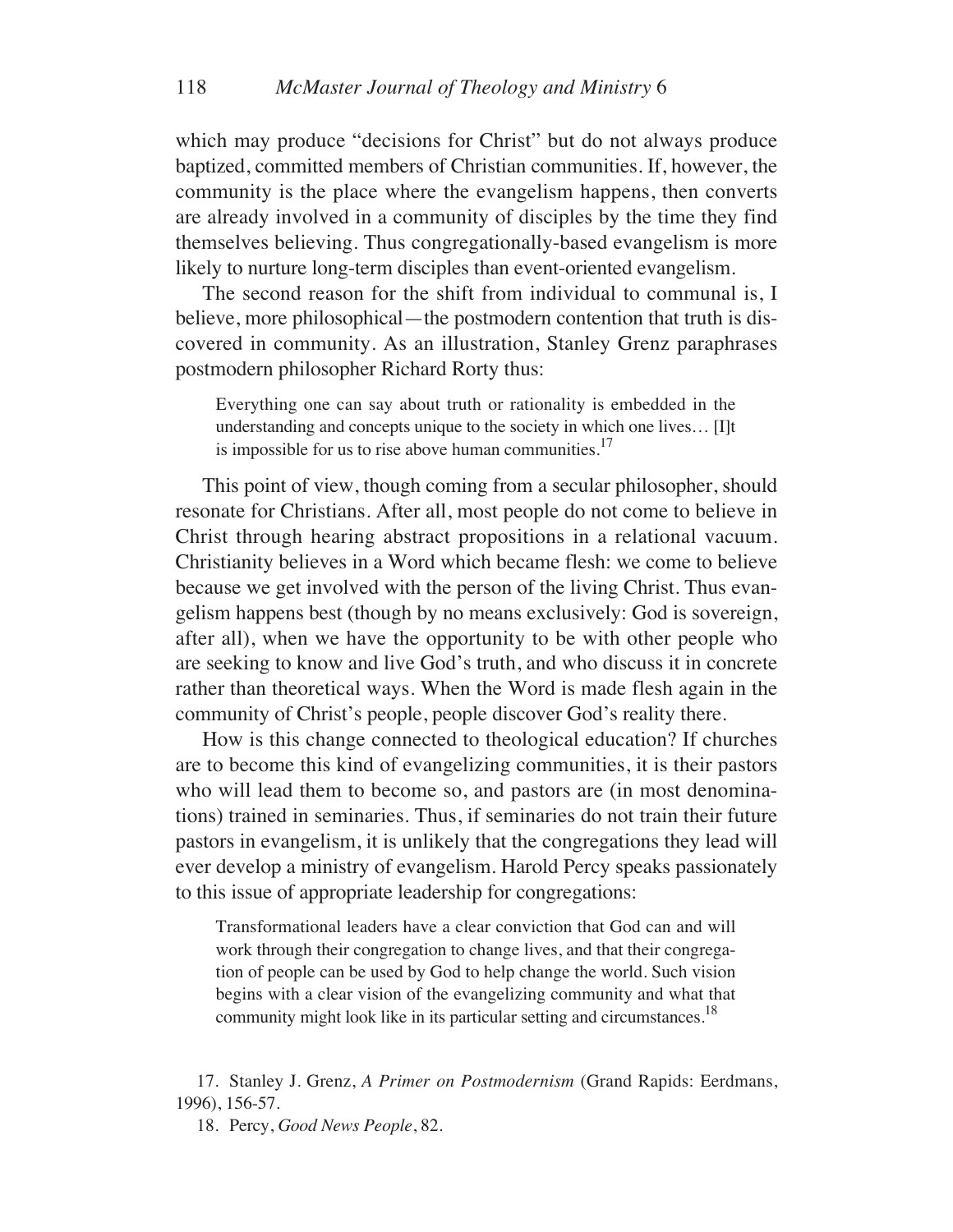I hope it is not unfair to suggest that seminaries by and large do not produce this kind of "transformational leader" who can help a congregation become an evangelizing community. One way they might do so is by introducing the teaching of evangelism into the formation of future pastors.

#### *A New Model for Theological Education*

Of course, the need for training in evangelism could be addressed simply by hiring adjunct faculty to teach courses on evangelism. Many seminaries in Canada do just that. If, however, evangelism is to be an integral part of the seminary curriculum, rather than an optional appendix, a new model of theological education will have a more lasting effect. Charles Wood offers just such a paradigm. After reviewing how theological study has been understood historically, Wood proposes that "Christian theology may be defined as a critical enquiry into the validity of Christian witness."19

To some, the idea of "witness" is inescapably a freighted term, redolent of revival meetings and street-corner evangelists. Wood's understanding of "witness," however, is more theological and nuanced:

"Christian witness" is meant here in a comprehensive sense, roughly equivalent to a similarly broad sense of "Christian tradition," that is, one embracing both the activity of bearing witness (or handing on the tradition) and the substance of what is borne or handed on.

The role of theology in relation to witness is thus:

an attempt to bring witness to reflection, and to ask about its validity—its faithfulness, its truth, its aptness to its circumstances…an exercise in selfcriticism, aimed at enabling those so engaged to bear more adequate witness… As such, theology is an aspect of the continuing repentance to which the church and all its members are called.<sup>20</sup>

The heart of theological education, then, is to reflect on the work of witness, the Bible's own witness to the work of God in history, the church's witness to the revelation of God in Jesus Christ, and the practices of the church as in some measure bearing witness to God's work in the lives of communities and individuals.

- 19. Wood, *Vision and Discernment*, 21.
- 20. Wood, *Vision and Discernment*, 24.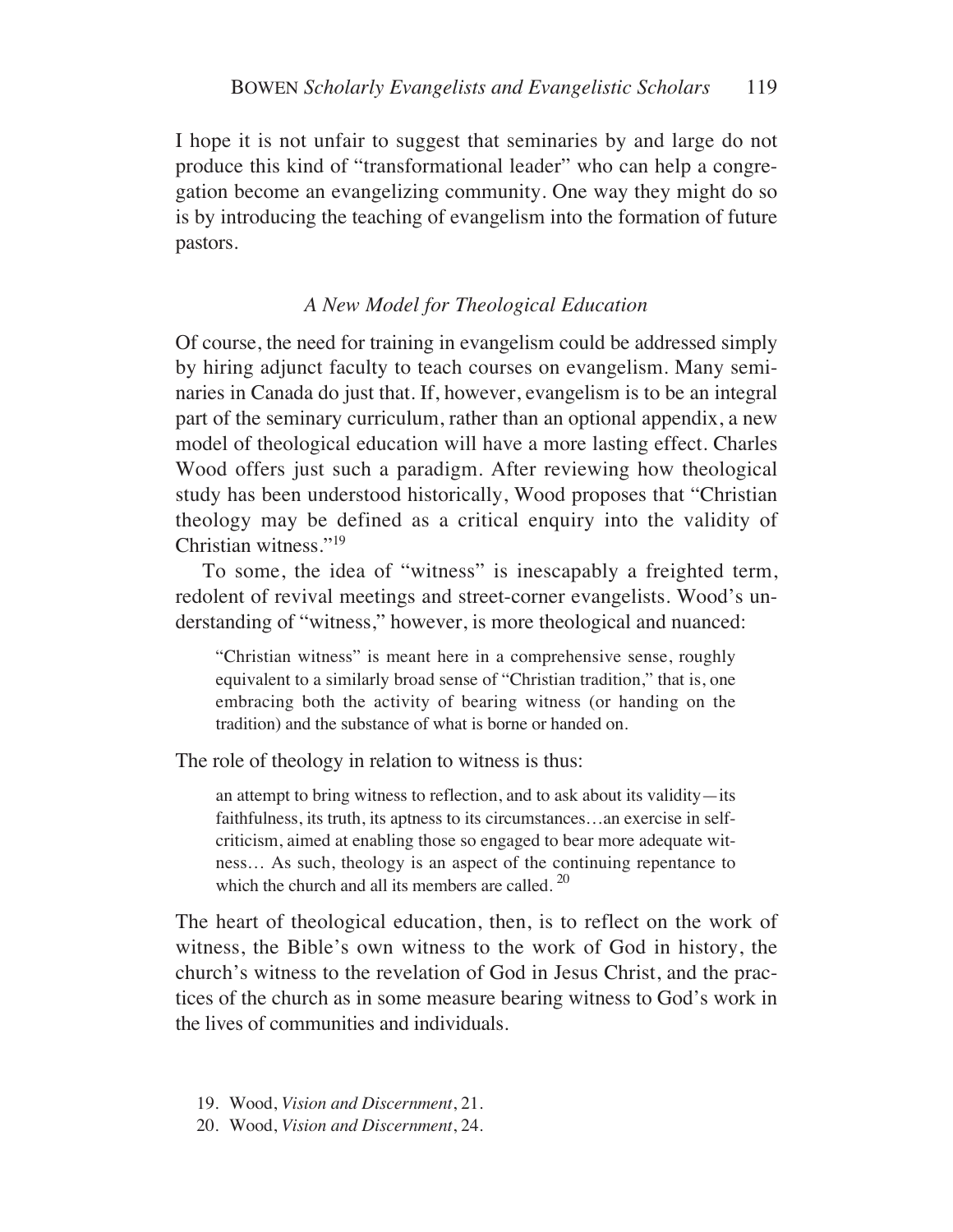Wood argues that this "witness" can be considered according to three criteria—historical, philosophical and practical—and proposes that theological study be divided into three main disciplines according to these criteria:

1. Historical. This discipline would look at the history of God's people, in biblical times and in church history, and ask such questions as:

a. Is a particular instance of historical witness genuine and faithful in its presentation of Christian tradition?

b. How far is it true to the church's mandate to be a witness to God's work in Christ?

Wood proposes that this theological discipline should take over the name "historical theology," and use the tools of historical research to consider the whole of Christian tradition. Study of the Bible would be included under this rubric.

- 2. Philosophical. This discipline would consider such questions as:
	- a. What is witness?
	- b. What may be known about God?
	- c. In what sense may Jesus be said to be the "Son of God"?
	- d. Is any given example of Christian witness meaningful and true?

To describe this discipline, Wood proposes to co-opt the term "philosophical theology."

3. Practical. This discipline would look at questions of Christian witness in human society, and ask such questions as:

a. How did Jesus' witness impact the society of his day?

b. How did the apostles take the gospel to the Gentile world?

c. How do cross-cultural missions operate today?

It may also be asked whether Christian witness is, in any given circumstance, appropriate. Is it a fitting enactment of witness for the cul-tural context in which it is performed?

This field of study Wood terms "practical theology." It would use the scholarly tools of the human sciences, such as sociology, psychology and anthropology, in considering questions such as these.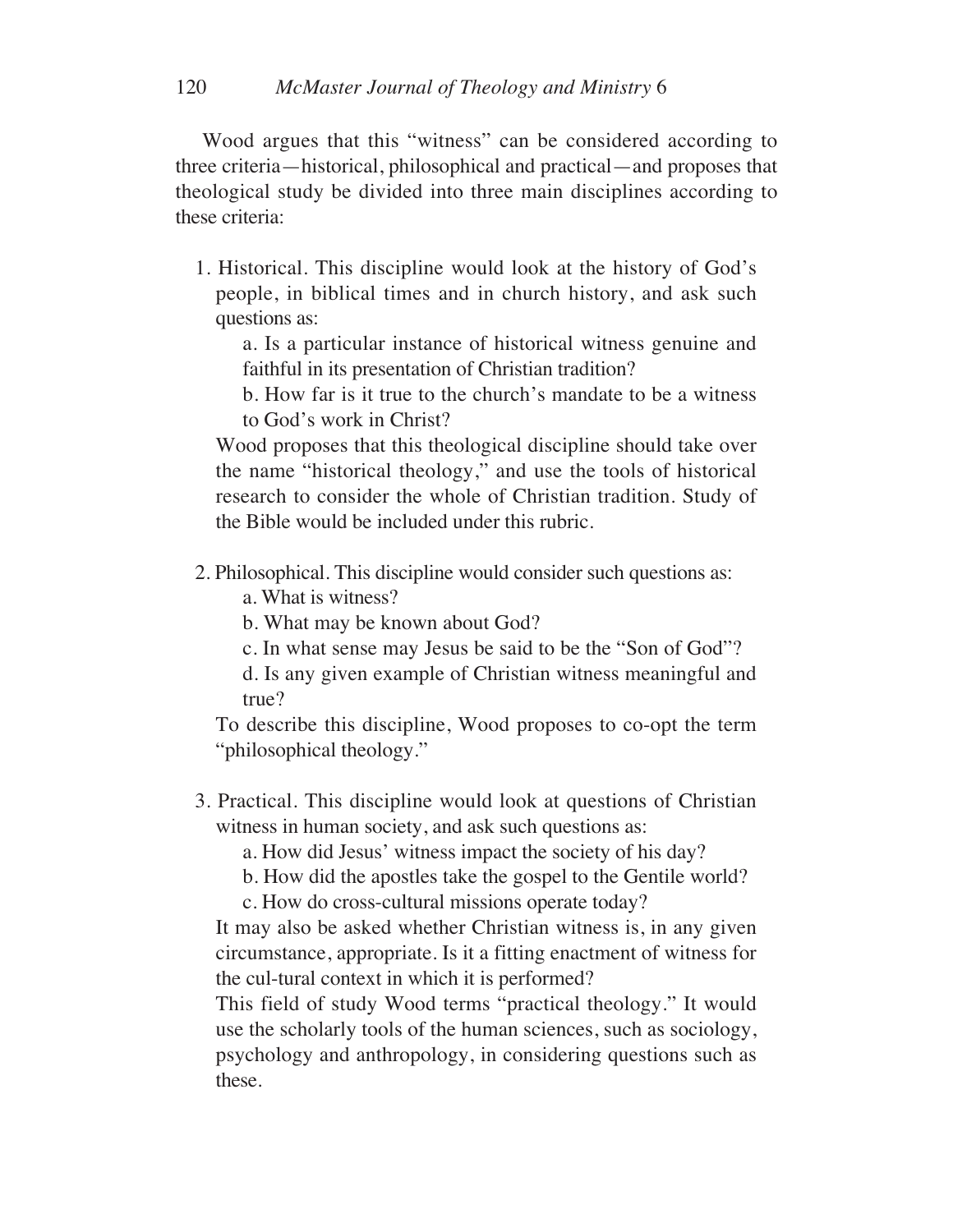Wood's paradigm is helpful as we think about training in evangelism because of the privileged position he gives to the concept of "witness," which is, after all, a central component in all evangelism. Indeed, he suggests that the aim of studying theology is "enabling those so engaged to bear more adequate witness."<sup>21</sup> It is true that Wood makes "witness" mean "everything the church is and does as the church"22—whether liturgical worship or social service, professional ministry or political involvement—and in a sense he is right to do so since any authentically churchly activity inevitably bears witness to the reality of the Kingdom of God.

Nevertheless, in the New Testament the word "martyria" (witness) refers most frequently to evangelistic witness. For example, of thirty uses of the word "martyria" in the Johannine writings, twenty-seven of them are dominated by the specific sense of "evangelistic witness to the nature and significance of Christ."23 Thus any system of theological education which puts the concept of witness at the centre is by implication opening the door to the subject of evangelism.

If Wood's model of theological education were to be adopted, seminary work would come to include significant theological reflection on evangelism, not as an academic embarrassment, or a cultural aberration from the true task of theology, but as a basic aspect of witness, theology's fundamental driving force. The three main components of theological education, in Wood's vision—historical, philosophical and practical—could readily be applied to the subject of evangelism:

- 1. In studying the historical aspect of witness, for instance, theology would ask:
	- a. How is evangelism carried out in Scripture?
	- b. How does Jesus himself bear witness to the Kingdom?

c. How has the church through the centuries followed the evangelistic mandate?

d. What makes Christian evangelism authentic?

e. How has the Church's evangelism been faithful to the witness of the apostles and of Jesus himself?

- 21. Wood, *Vision and Discernment*, 38.
- 22. Wood, *Vision and Discernment*, 38.
- 23. H. Strathmann, "μάρτυς, κτλ.," *TDNT* IV, 500.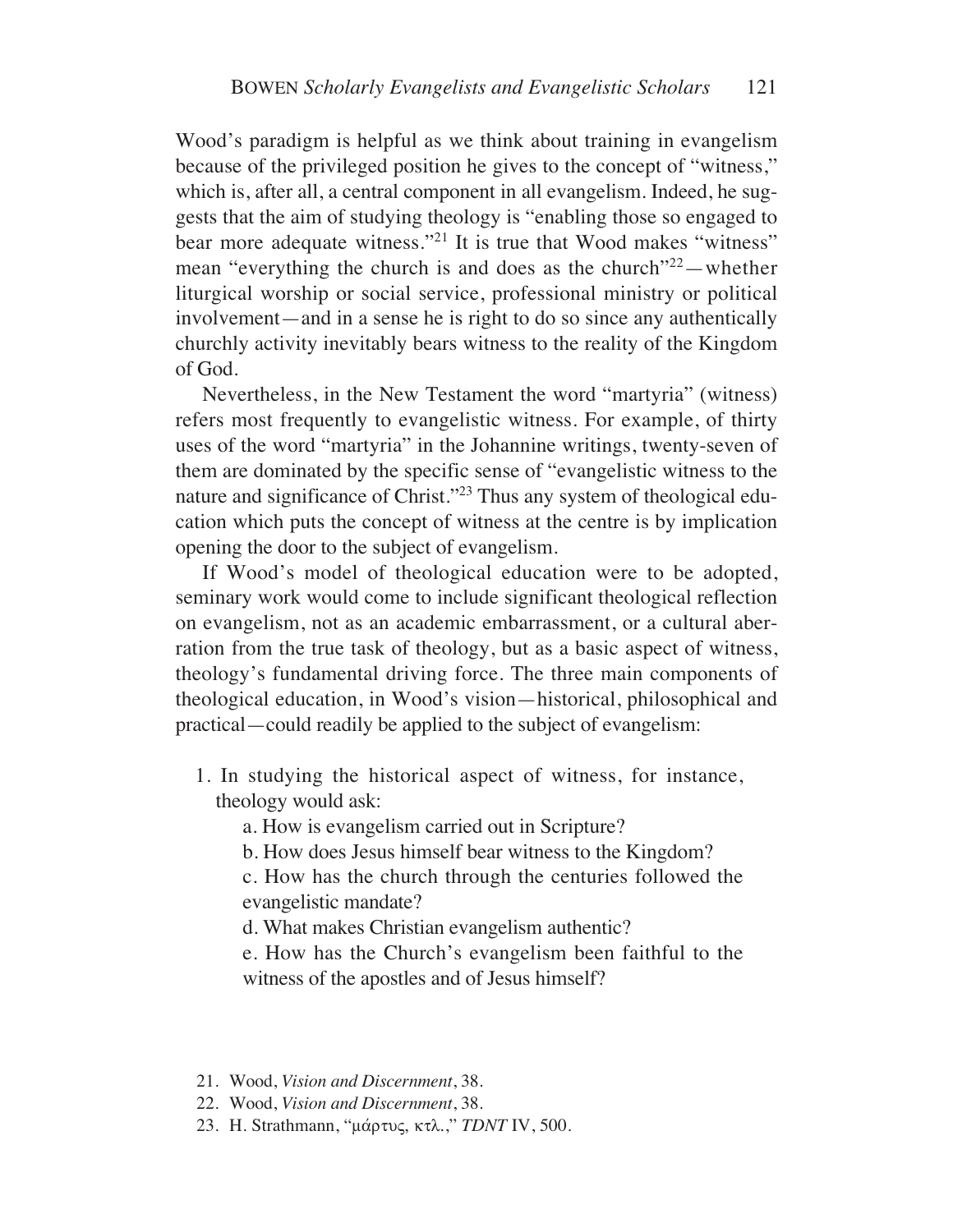2. Within the discipline of philosophical theology, questions would be asked of evangelism:

a. In what sense is the message as proclaimed true?

- b. Is it legitimate for the Gospel to claim what it claims?
- c. Is it coherent and meaningful?
- 3. Under the rubric of what Wood calls practical theology, students would ask questions such as:

a. What is an appropriate way to express the Gospel to this person or group, in this culture, at this time?

b. What does evangelistic preaching look like in this culture?

c. What is the place of the catechumenate today?

d. What can I learn from practising evangelists?

e. What can Christians in the West learn from evangelists in other cultures?

If Wood's model were to be adopted, and the door was thus opened to the teaching of evangelism in seminaries, the benefit would be at least two-fold. On the one hand, the teaching of evangelism would greatly benefit pastors as they prepare for congregational leadership, which in a post-Christendom world must include a sharply-defined sense of mission.

On the other hand, this model would also serve to bring the resources of theology to bear on evangelism. An evangelism that was informed by history, philosophy and social sciences (to name Wood's three disciplines) would be a very different phenomenon from that which we presently experience—richer, broader, more historically aware, more culturally sensitive, more theologically nuanced—indeed, to use Wood's own criteria, more faithful, true and appropriate. Then the church would be faced with the exciting prospect of a new generation of scholarly evangelists and evangelistic scholars.

# *Two Examples*

Is this more than a theoretical ideal? Two contemporary evangelists illustrate the possibility of evangelism and theological education enriching one another: the late Terry Winter and Michael Green. Unfortunately, their experience does not shed light on the systemic question of the place of evangelism in theological education, nor can they be taken as examples of how Wood's paradigm might work. The two are simply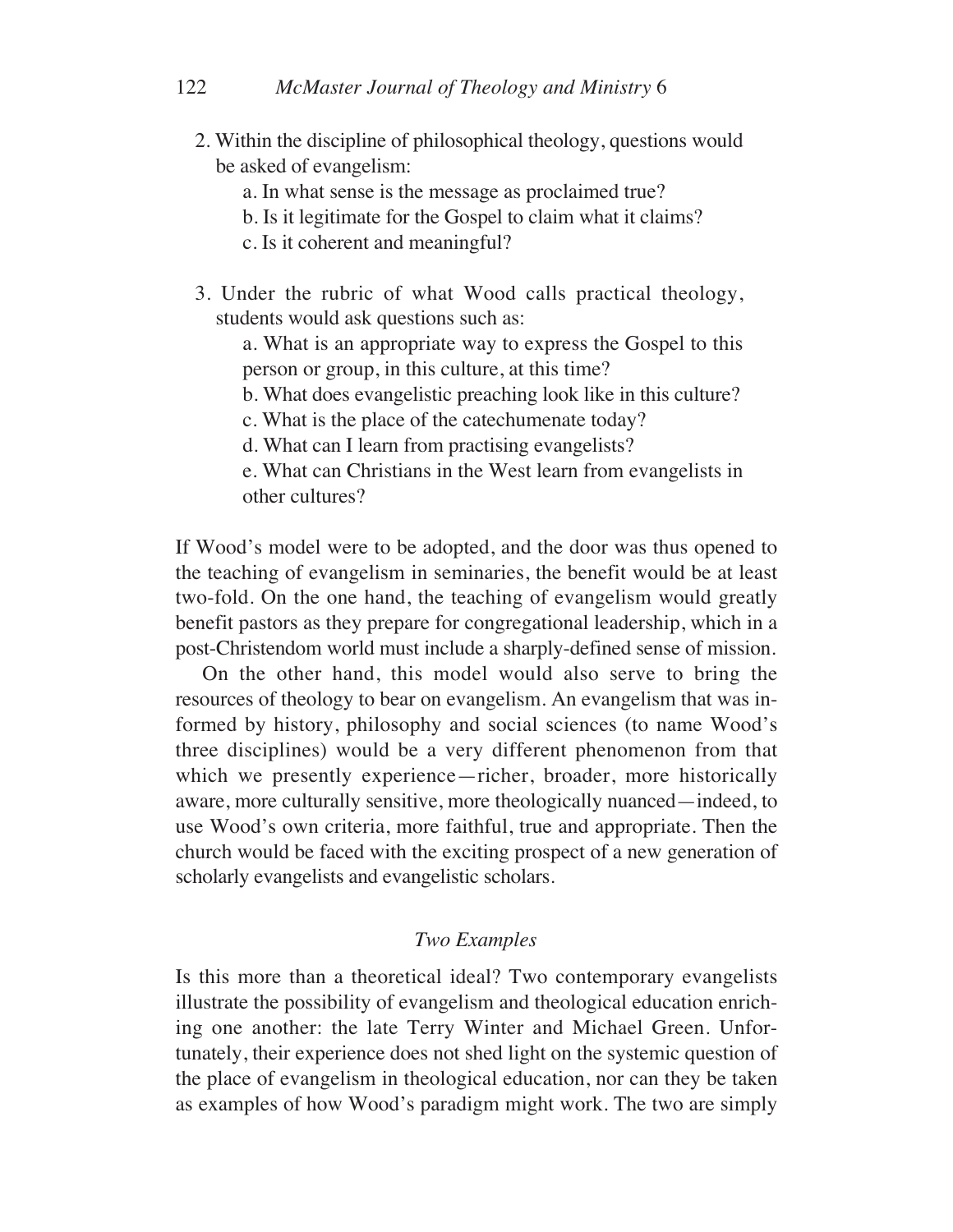ad hoc instances of people in the world of theological education who had a passion for evangelism and found pragmatic ways for the two to work together. Nevertheless, their example is encouraging: these two worlds are not necessarily antithetical to one another.

Terry Winter (1942–1998) was an independent evangelist of Plymouth Brethren background, based in British Columbia. He had his own television show which was seen across Canada on Vision TV. Winter had a B.A. from the University of British Columbia and a Doctorate in Pastoral Theology (a predecessor of the D.Min.) from Fuller Seminary. Canon Dr. Michael Green, a New Testament scholar, has been Principal of St. John's Theological College, Nottingham, England, and Professor of Evangelism at Regent College, Vancouver. He is currently Professor of Evangelism at Wycliffe Hall in Oxford. Of his many books, perhaps the best-known are *Evangelism in the Early Church* and *I Believe in the Holy Spirit*. <sup>24</sup> Green has M.A.s in Classics and Theology, and a B.D. from Cambridge, an honorary D.D. from the University of Toronto, and a Lambeth D.D.25

In interviews I conducted for my Doctor of Ministry thesis,<sup>26</sup> Winter was one of the very few evangelists with whom I spoke who thought that his seminary experience had actually enhanced his evangelistic ministry. During doctoral studies at Fuller Seminary, he had in Paul Jewett a sympathetic supervisor who saw beyond the modernist dichotomy between evangelism and scholarship. In a taped interview, Winter states:

I happened to like systematic theology, so I did my doctorate in systematic theology and evangelism... My Professor, Paul Jewett, [said,] "Terry, we want you to be a better evangelist, so let's study systematic theology with an evangelistic application. We need more systematic theologians who are evangelists or evangelists who are systematic theologians." $^{27}$ 

24. Michael Green, *Evangelism in the Early Church* (Crowborough, UK: Highland Books, 1970); *idem*, *I Believe in the Holy Spirit* (London: Hodder & Stoughton, 1975).

25. A British B.D. is the equivalent of a North American M.Div. A "Lambeth D.D." is the gift of the Archbishop of Canterbury. It is the equivalent of an Oxford D.D., and is considered the equivalent of an earned doctorate.

26. John P. Bowen, "Teaching Proclamation: A Model for Training Evangelistic Preachers", unpublished D.Min. thesis, McMaster Divinity College, Hamilton, ON, 1996.

27. Terry Winter, telephone interview with author, tape recording, May 15, 1996.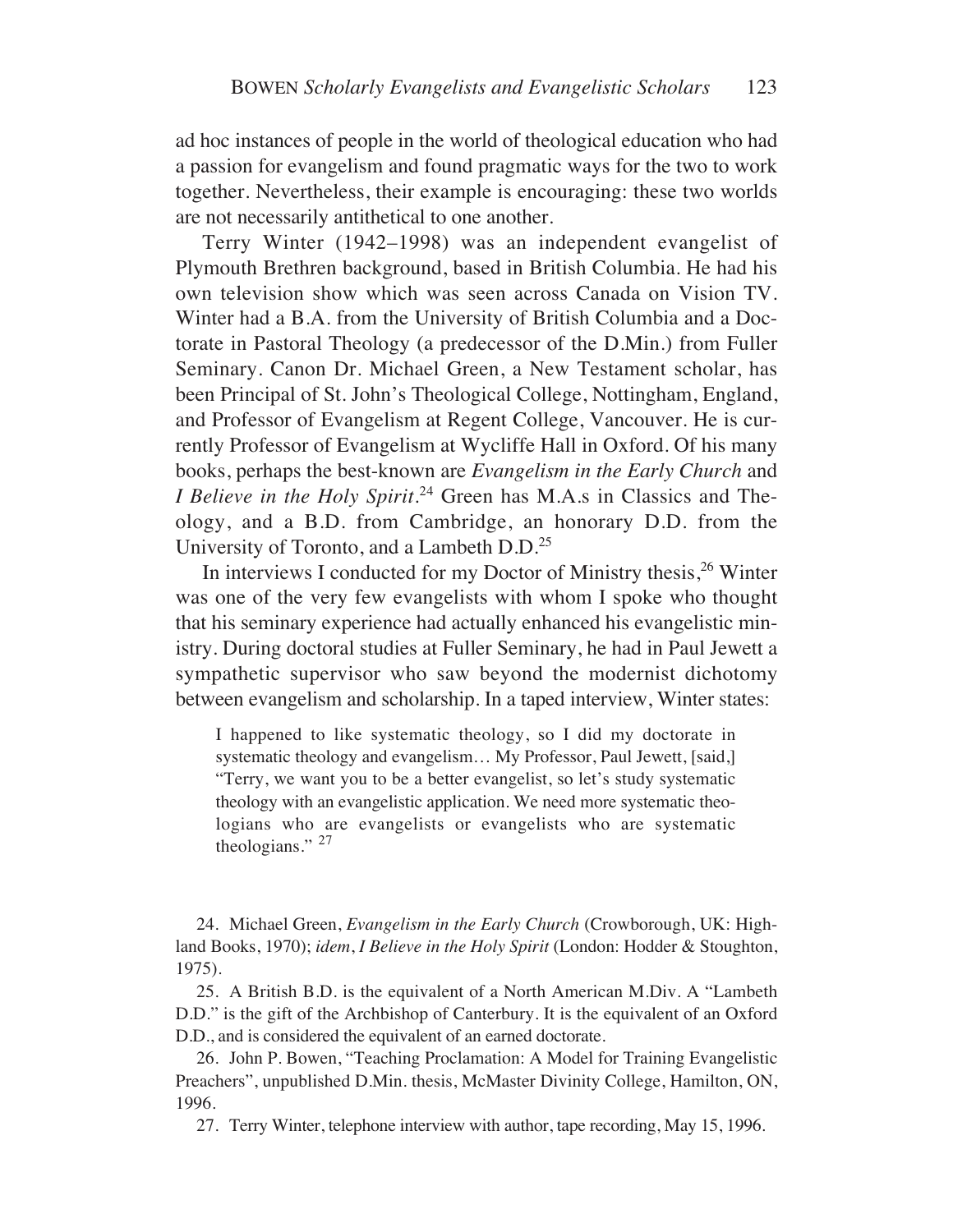For Jewett and Winter, healthy evangelism needed good theology. Indeed, the subjects at the heart of the evangelist's message—sin, the person of Christ, atonement, salvation, repentance, faith, discipleship are among the most profoundly theological topics anywhere. As Robinson argues:

What does it mean "to believe on the Lord Jesus Christ"? …Take that Biblical assertion apart and you are working with theology… Only if we understand the gospel ourselves can we hope to make it clear to others… Theology clarifies our thought, sets what Christians believe in contrast with false doctrine, and helps us make the message clear to outsiders. $^{28}$ 

I am persuaded that an evangelist trained in systematic theology is likely to be a better evangelist.

Michael Green has been a pioneer in the teaching of evangelism in seminaries. In his role as seminary principal and professor of evangelism, he has always made it a practice to engage students in "real-life" evangelistic opportunities. Like Jewett, he does not see a necessary distinction between the teaching of evangelism and the teaching of more traditional academic subjects. Indeed, he described to me how, when he first went to teach at St. John's College,

I started to do [evangelistic] missions, and…would take students off on those. When I became Principal, I'd take them off in term time and, boy! they were good at their Hebrew verbs when they got back because their motivation was so high.<sup>29</sup>

He continued this model of education when he was Professor of Evangelism at Regent College in the 1980s, combining classroom teaching with church-based or city-wide missions, where students would form Green's team, and participate in speaking, testifying and other evangelistic activities.

The testimonies of Green (as teacher) and Winter (as student) suggest that seminary education and training in evangelism can in fact go hand in hand, even though neither Green nor Winter was working in an institution where evangelism had been formally integrated into the curriculum in the way Wood recommends.

<sup>28.</sup> Robinson, "The Theologian and the Evangelist," 6-7.

<sup>29.</sup> Michael Green, interview with author, tape recording, Hamilton, ON, August 18, 1996.